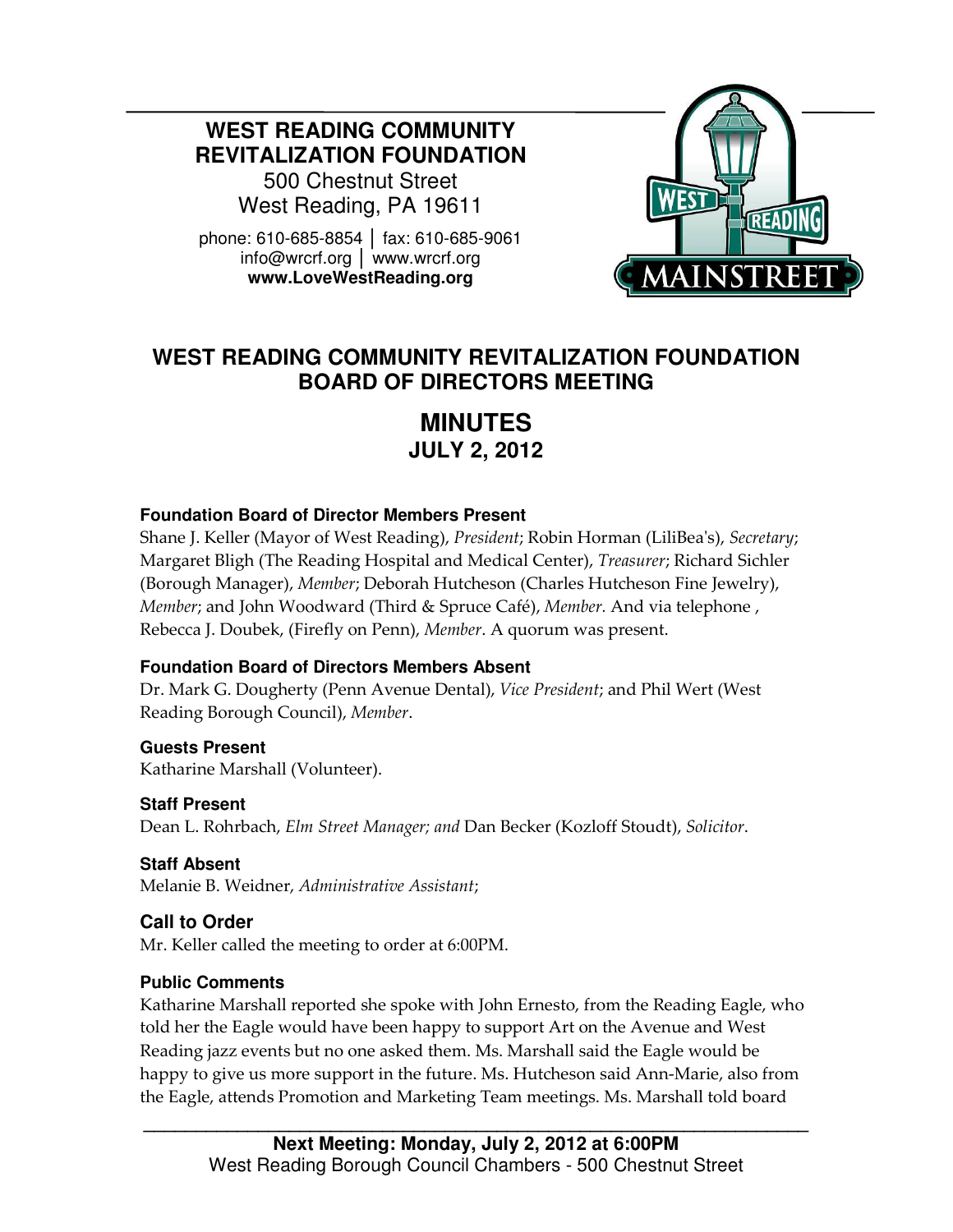members she was able to submit the Pennsylvania Partners in the Arts (PPA) grant on time our chances are good. The PPA grant asked for \$3,000 for 2013 Art on the Avenue event to be used to increase the interactive activities for attendees such as through the Yocum Institute.

#### **Approval of Minutes**

MOTION to approve the Community Revitalization Foundations (CRF) board minutes for June 2012 was made by Ms. Horman and seconded by Ms. Bligh. (6-0)

#### **Treasurer's Report**

CRF Treasurer Ms. Bligh referred to June financial reports included in member's packets.

MOTION to approve the June Community Revitalization Foundation financial report made by Ms. Hutcheson and seconded by Ms. Horman. (6-0)

MOTION to approve the June Community Revitalization Foundation accounts payable report made by Ms. Hutcheson and seconded by Ms. Horman. (6-0)

A 3rd DRAFT of the 2012 CRF Budget was included in member's packets with line items added for the West Reading Fashion Show. A discussion ensued. Mr. Keller stated it was his understanding from the June CRF meeting that revenue and expenses would balance out and we would come out neutral. It is unclear whose 501 (c) (3) status donors were giving to and what to do about checks that come in made out to Berks Women in Crisis (BWIC) and how checks BWIC might receive for the event will go toward our expenses. Board members stated they would be more comfortable if they had a better handle on what was going on. Because it is already July, it was decided to adopt the 2013 budget and make adjustments to the West Reading Fashion Show expense line items if revenue doesn't come in to support them.

MOTION to approve the 2012 Community Revitalization Foundation budget was made by Ms. Hutcheson and seconded by Mr. Sichler. (7-0)

Mr. Rohrbach will follow-up with Argetime Evans concerning our Sovereign Bank signature cards.

#### **Promotion and Marketing Team**

Ms. Hutcheson reported, thanks to Bob Hassler, the First Thursday Free Concert Series will have entertainment in the 400 block of Penn Avenue as well as on the  $6<sup>th</sup>$  Avenue stage this month. Art on the Avenue was fairly good event but didn't generate a lot of sales for Penn Avenue merchants as it did for vendors. It was felt having the booths in the middle of the street next year would be a better idea as long as emergency vehicles have a lane through.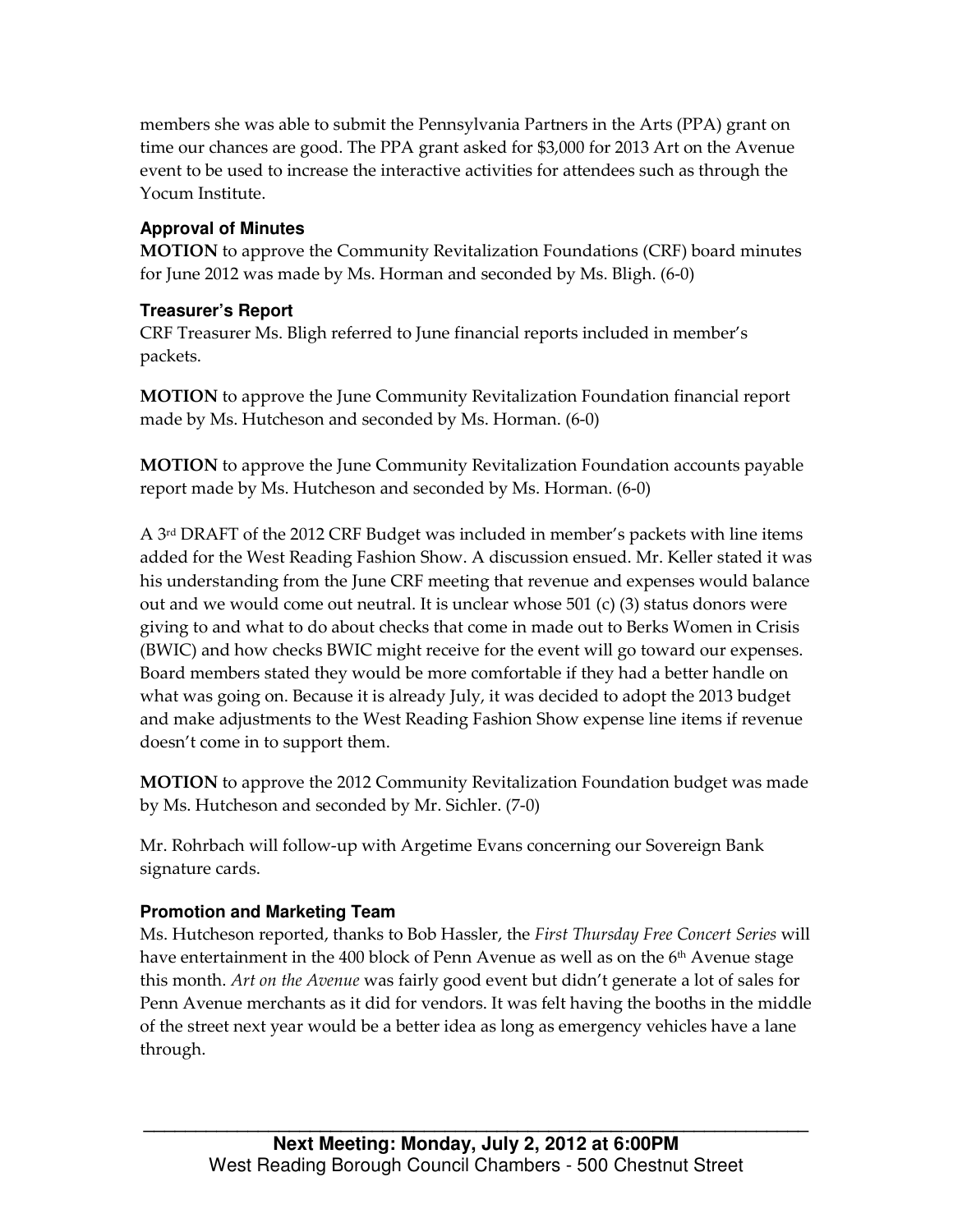**MOTION** to ratify the PPA grant proposal submission, signed on June  $28<sup>th</sup>$ , in order to meet the deadline, was made by Ms. Hutcheson and seconded by Ms. Bligh. (7-0)

MOTION to approve the Sponsorship Package, with adjusted dates for a four week turn-around, was made by Ms. Horman and seconded by Mr. Sichler. (7-0)

MOTION to approve submitting applications for PLCB permits for the Fashion Show and Fall Festival was made by Ms. Hutcheson and seconded by Ms. Horman. (7-0)

## **Business Association**

There was no Business Association report. Mr. Keller questioned whether or not we should keep this agenda item. Ms. Horman replied the Business Association plans to start submitting minutes to the CRF board.

## **Elm Street Report**

A copy of the Elm Street Manager Report was included in member's packets. Dean L. Rohrbach, Elm Street Manager, addressed the board. He presented the board with information on ten comparable home sales in the vicinity of the 23 S.  $7<sup>th</sup>$  Avenue property (PARR Project #1). The average sales price of the ten comps is \$124,730, he added none of the comps had the amount of square footage of our project. He also distributed copies of the work specifications a.k.a. work write-up, which were prepared by the county housing rehabilitation specialist for board review. The specifications are currently out-for-bid and due 7/16 in the county Community Development office in the courthouse following guidelines they use in the bidding process. Settlement is to be on or before October 1st. Mr. Rohrbach asked the solicitor to prepare a contract for the board to execute with the general contractor once he/she is chosen. Mr. Rohrbach explained a purchase price of \$55,000 and a rehab cost of \$75,000 (high-end) gives us \$130,000 in project. After we subtract the estimated purchase price \$115,000 (low-end) and the \$30,000 PARR subsidy from The Wyomissing Foundation, plus a \$2,500 Elm Street Façade Improvement Grant which totals \$147,500 that leaves \$17,500 for Realtor® fees, settlement costs, Elm Street profit, etc.

Mr. Rohrbach pointed out the Neighborhood Advisory Committee (NAC) approved twelve Façade Improvement Grant applications and asked the board if in the future they want to delegate the review and determination to the NAC or if he should start bringing those files to the CRF board for a decision. He also brought two small proposals (\$500  $\&$ \$1,000) for mural projects before the board. He asked the board consider allowing the NAC to make decisions up to \$2,500 which is the maximum amount of a Façade Grant. The Elm Street Manager was asked to begin including all CRF members when sending out NAC packages.

**MOTION** to approve Resolution #12-07-01-CRF for CRF to purchase of 23 South  $7<sup>th</sup>$ Avenue, West Reading as Elm Street PARR Project #1 was made by Ms. Hutcheson and seconded by Mr. Sichler. (7-0)